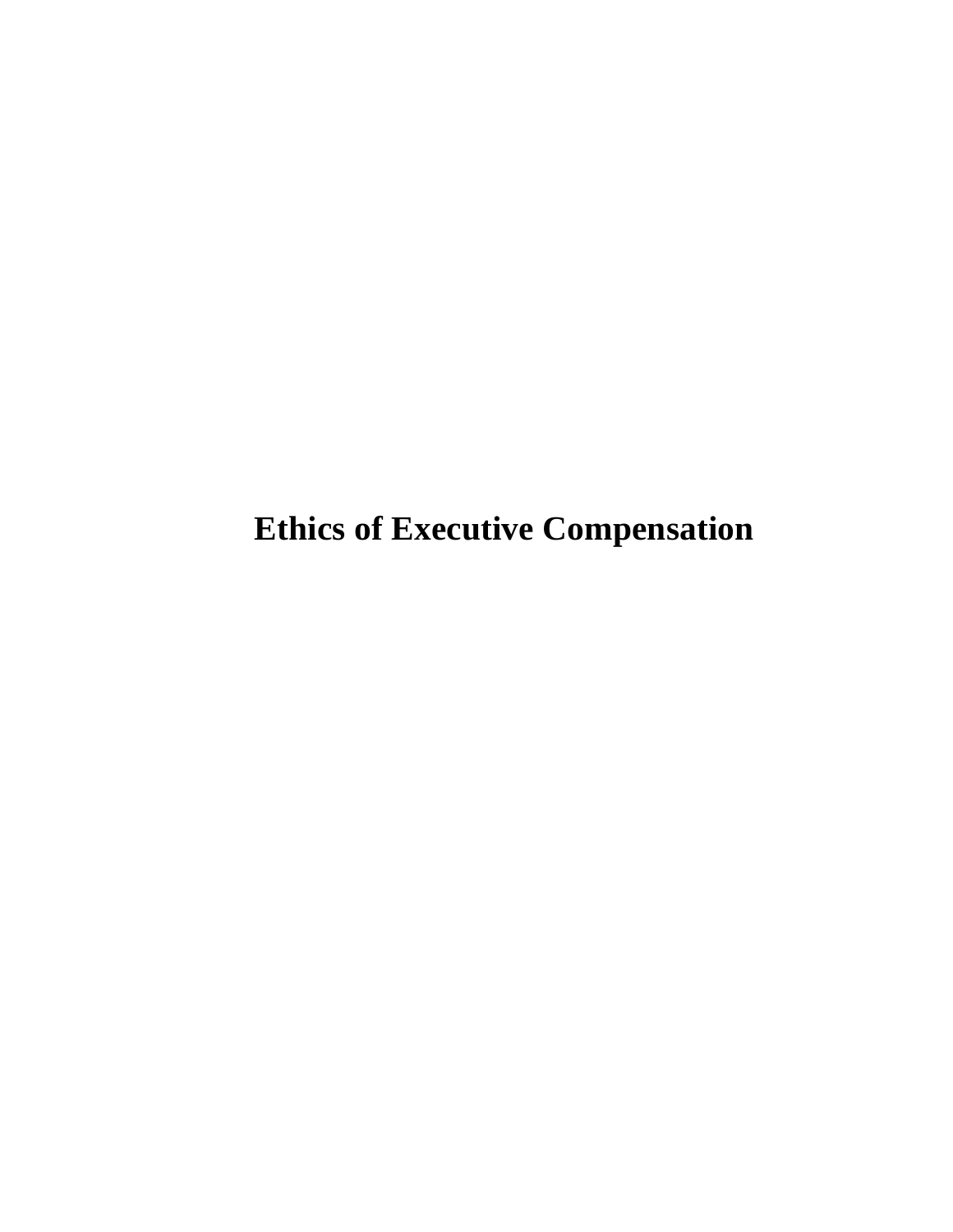## **Abstract**

Executive compensation has been a target for criticism by stakeholders and academics over the past several years. Corporate executives have been receiving immense compensation packages specifically in the form of stock options. The purpose of the incentives is to align the goals of executives and stakeholders. Although theory encourages desirable behaviour, many a time executives take advantage of their governing position and engage in fraudulent activity to increase personal wealth at the expense of the corporations' shareholders.

This paper will analyze the ethics behind executive compensation. The first section provides an explanation as to why compensation has reached such high levels, followed by a discussion of possible prevailing ethical viewpoints embraced by corporate executives, and how these view points set the stage for unethical conduct with respect to compensation. The subsequent section provides an analysis of three empirical studies that attempted to find a correlation between executives' incentives and corporate social responsibility. Lastly, proposed solutions to these problems are presented along with concluding thoughts.

### **Current Compensation Levels**

Executive compensation has risen dramatically in past decade. In a survey conducted by Business Week, excluding stock options, executives received a 39% increase in compensation in 1996 while the salary of the average worker increased by only 3% (Nichols & Subramaniam, 2001). In another study of the compensation levels for S&P 500 firms, Bebchuk & Grinstein (2005) discovered that CEO compensation increased a dramatic 146% for the period of 1993-2003. In addition, the compensation levels of the top five executives of S&P 500 firms increased 125% in the same period. These increases are difficult to comprehend considering profits and stock prices of the S&P 500 only increased by 11% and 23% respectively (Nichols & Subramaniam, 2001). Although the increase in market value created an environment for increasing compensation without much criticism from outsiders, are these levels justifiable? Academics have studied compensation policies of numerous firms in search of an answer.

The economic principle of supply and demand offers an explanation of the compensation market equilibrium. A job has economic value to the employer that created the position. The price to fill the position is determined by the forces of supply and demand (Perel, 2003). As with all other commodities, when the demand for a particular service increases, the price rises. If the supply of the commodity increases, the value of the service declines due to the abundance and competitive pricing. The position of an executive is not one that can be easily filled as it requires a certain degree of skill, experience, and knowledge of the industry resulting in a low level of supply. The latter half of the 1990's brought with it the internet bubble, an era of internet based services which was deemed to be the new economy. During this period, executives of public companies were being drawn to new technologies and start up companies, creating an imbalance in supply and demand (Bebchuk & Grinstein, 2005). As demand for executives began to rise, firms increased their compensation packages in an attempt to keep talent within their firm. Although the internet bubble burst, the compensation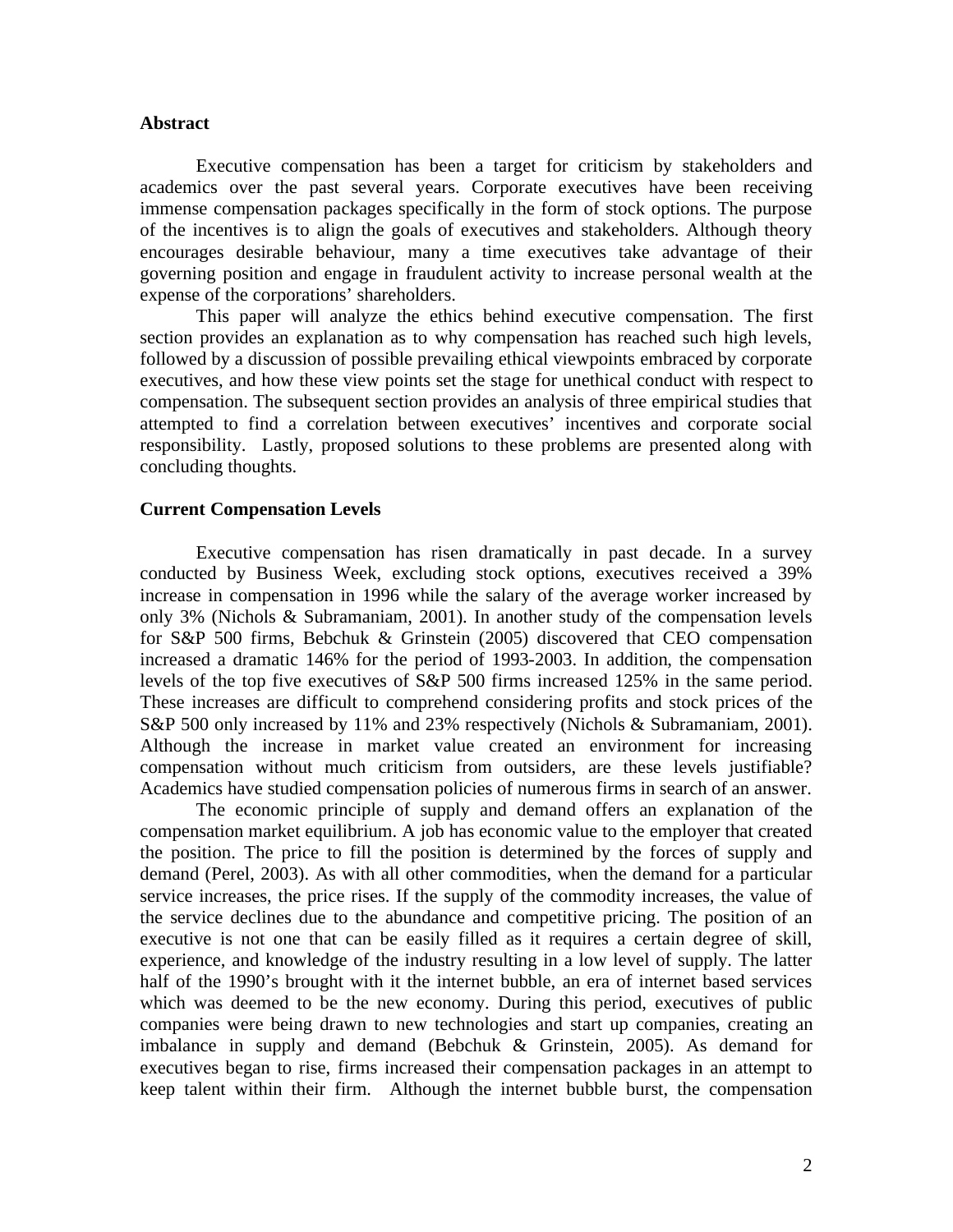increases made the executive population financially secure. This increased wealth has escalated the reservation price of executives, specifically the older generation. As a result firms have to offer more in order to induce these individuals to work (Bebchuk  $\&$ Grinstein, 2005).

In the last decade, long term compensation packages including stock options have accounted for the majority of compensation increases (Bebchuk & Grinstein, 2005). Equity based compensation packages of the early 1990's were low in comparison to other incentives. In theory, equity based compensation will align the goals of the executives and shareholders. Executives will receive the greatest payoff if the value of the firm increases over time. Therefore by rewarding executives based on future firm value, the goals of executives and shareholders would be placed on the same path.

Institutional investors have large ownerships in publicly traded companies and many a times act as advocates for shareholder interests by negotiating with management, publicly addressing corporations in the media, and by presenting shareholder proposals at the annual shareholder meetings (Matsumura & Shin, 2005). Institutional investor acceptance of the goal alignment theory resulted in equity based compensation to become widely accepted in the late 1990s, however the costs shareholders would bear as a result were not considered, nor were salary levels decreased.

In the perspective of board members these compensation plans involved no initial cash outflow, and the option value did not have to be expensed resulting in a greater reported income (Bebchuk & Grinstein, 2005). In an attempt to correct for this "costless" compensation illusion, the Financial Accounting Standards Board (FASB) proposed that the compensation expense recorded on the company's income statement include the market value of the stock option presented to executives. However due to the outcry received from the accounting profession, business community, and congress, the FASB withdrew their proposal (Nichols & Subramaniam, 2001).

Recently, the Securities Exchange Commission (SEC) made amendments to the disclosure requirements pertaining to executive compensation. The new rules require public companies to disclose the compensation packages of their top five executives in notes to financial statements (SEC, 2006). The expectation of this amendment was that the disclosure of such sensitive information would instill a compensation policy that was morally and ethically sound. The increased disclosure would benefit the firm by improving corporate governance, and by decreasing informational asymmetry between investors and executives, ultimately resulting in a lower cost of capital (Matsumura & Shin, 2005). On the other hand, disclosure of compensation may result in a "beauty contest" between firms (Matsumura & Shin, 2005). Companies might participate in the executive compensation version of an "arms race" as each firm strives to offer their executives top dollars. By developing a reputation for high level of pay, firms will attract the largest pool of talent to their organization.

The reputation of a CEO based on past performance directly correlates to compensation (Perel, 2003). For example, before his downfall, Al Dunlap, also know as "Chainsaw Al" had the reputation of bringing a company in financial distress back on its feet, by making drastic changes in the company including massive layoffs, discontinuation of operations, and corporate restructuring. History shows that when Chainsaw Al was announced the CEO of a firm on the road to bankruptcy, stock prices experience vast increases. His reputation gave investors the confidence that the firm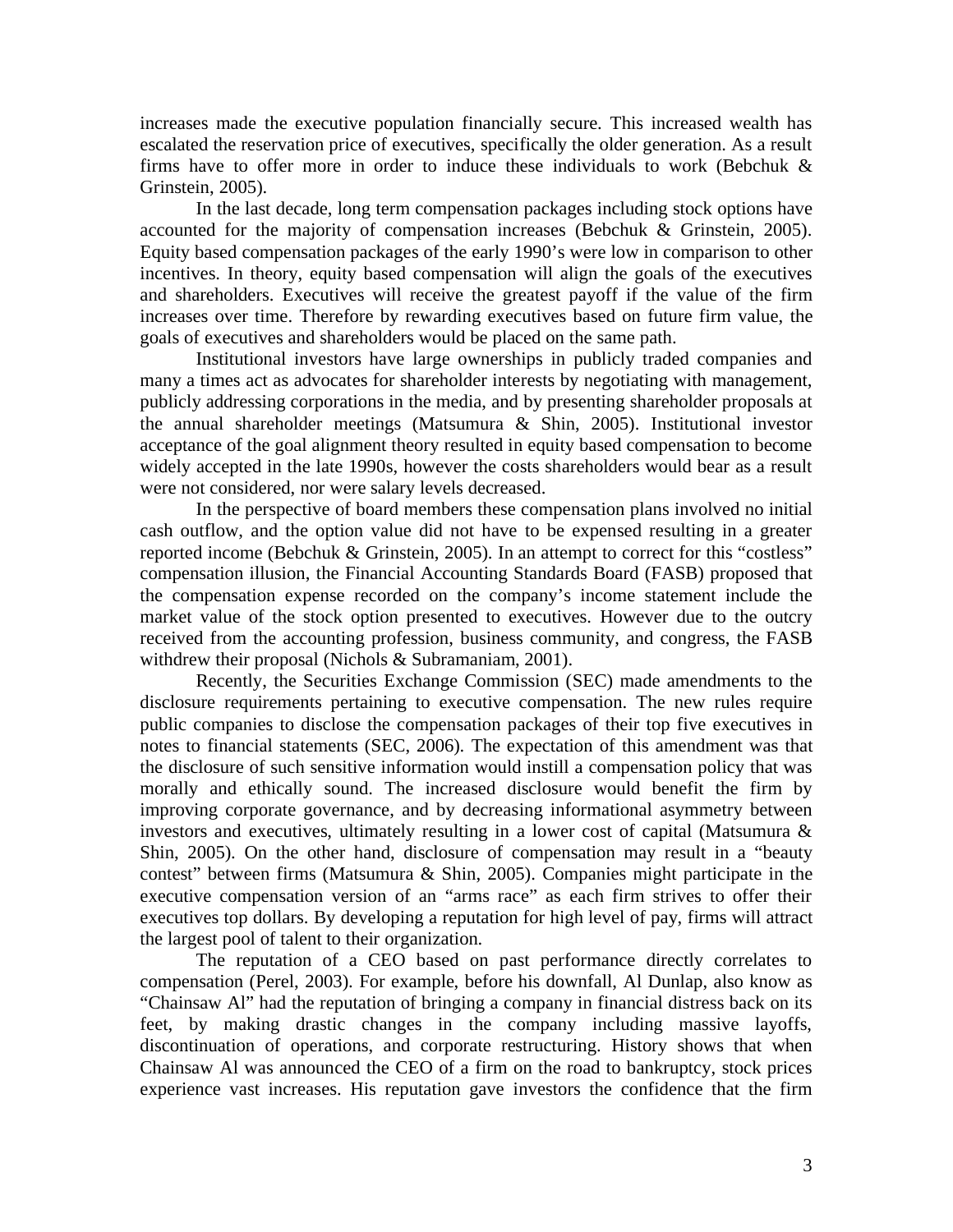would become profitable once again. CEOs of this influence do not come cheap, and firms are willing to grant generous compensation packages because of the investor confidence they bring along with them (Perel, 2003). In addition, the limited number of such CEOs enables them to demand higher levels of compensation (demand/supply: low  $\text{supply} = \text{high cost}$ . Unfortunately, paying this inflated level of compensation does not come with a guarantee that the reputable CEOs' strategies/methodologies will be successful.

The concept of fairness has a significant influence on the determination of appropriate compensation policies. Bender & Moir (2006) suggested several aspects of fairness that should be considered in determining equitable pay. Compensation committees fear of losing top talent due to uncompetitive remuneration. However the SEC disclosure requirements and an analysis of the demand and supply of CEO skills provide an accurate benchmark.

First off, pay between the executive team in a corporation must be perceived as fair. In this setting, pay is usually determined based on the relationship between pay and performance. Executives must be able to understand their pay differences by comparing their inputs to the corporation. Second, executives must perceive their pay equitable in comparison to executive peers in comparable firms/industries. Executives will also expect to be paid better if their company performs better; else there will be a sense of inequity. Lastly, there should be an understanding amoungst executives and employees compensation differences within the firm. It is understandable that the higher the position held in the corporate hierarchy the greater the compensation. Differences can be explained with regard to increased responsibility as well as greater skill, and education required to perform at that level. However, on average, executives are paid 209 times that of the average factory worker (Nichols & Subramaniam, 2001). Bender & Moir (2006) found that in practice this last category of fairness was considered least important in setting compensation policy.

Carr & Valinezhad (1994) developed a "Tournament Theory" that explains the difference in compensation on the executive level. According to the Tournament Model, "high CEO compensation relative to the next highly paid executive in the firm is designed to engender an extreme sense of diligence in management trainees" (Carr & Valinezhad, 1994, p.88). These trainees are well aware of the fact that they are candidates to replace to current CEO. The position of CEO will bring with it a large leap in remuneration, and therefore each will work hard in order to attain the title. The significant difference in compensation is the incentive to the work ethic. The theory states that trainees willingly accept a lower level of pay in the early years of their career for a chance to compete in this tournament. The compensation differences between the CEO and each trainee are "pooled" and awarded to the next CEO.

Up to this point I have provided various justifications as to why compensation has reached such high levels in recent years. However, there has been little explanation as to how these levels can result in unethical behaviour. The next section will outline ethical consequences behind compensation policies, and provide ethical perspectives to current executive cultures, giving examples of how management can take advantage of such situations.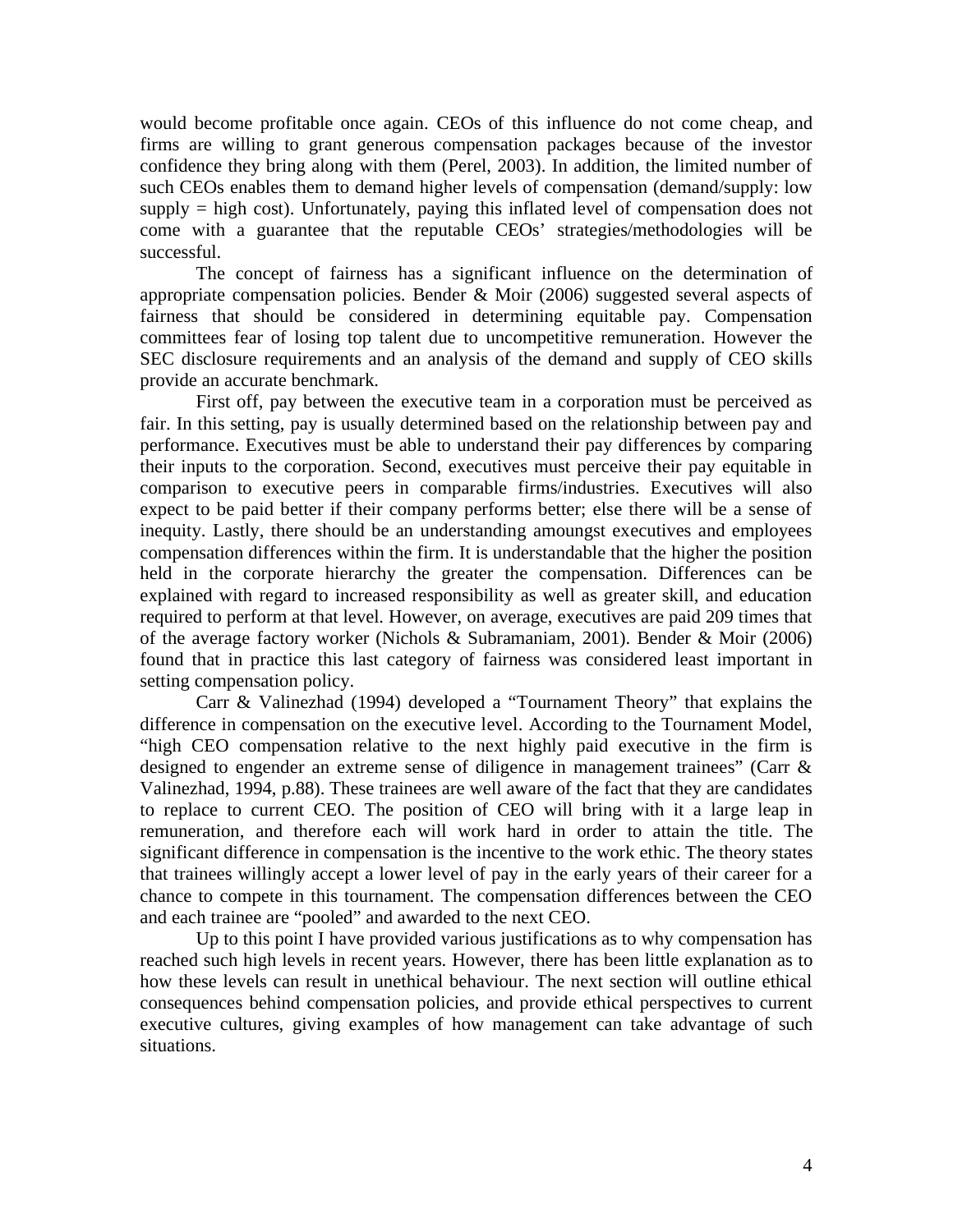## **Ethical Dilemmas**

Compensation packages of the last decade have been trying to address the Principal-Agent problem. The Principal Agent problem as explained by Bruhl (2003) exists when shareholders (the principals) have conflicting interests with the executives (the agents). Executives are responsible for managing the corporation on behalf of the shareholders. The problem with the arrangement occurs when executives focus their attention on attaining their own self-interests rather then working on increasing the value of the firm, the ultimate goal of the shareholder. Put in another light, "Agency theory views top management as self-centered opportunistic agents who would shirk and violate the rights of the shareholders if proper control mechanisms were not developed and enforced" (Carr & Valinezhad, 1994, p.87).

Long-term compensation packages make an effort to align the goals of executives with that of the shareholders. However, the effectiveness of such packages is strongly related to the culture of the board of directors and compensation committee. Shareholders want long-term returns on their investment, which potentially means sacrificing profits in the short-run in order to reap the benefits in the long-run. Corporate Social Responsibility which is the way a company balances economic, environmental and social obligations with that of stakeholder interests can have an adverse impact on short- run returns. However in the long-run, addressing such issues as environmental awareness, labour diversity, and safety precautions has positive impacts on corporate returns. While some compensation arrangements may achieve their goal of profit maximization, they fail to induce executives to behave in a socially responsible manner.

Rodgers & Gago (2003) used the concepts of liberty and equity to explain to compensation policies from the perspective of six ethical viewpoints that can exist and prevail in executive culture. On the liberal side of the spectrum is egoism, a viewpoint in which individuals act in their own self-interest. Moving from liberty to equity we reach ethics of care, a viewpoint that takes into consideration outside perspectives. I will use these viewpoints to describe the effect each have on the agency problem and corporate social responsibility.

 Under the egoist viewpoint, executive compensation policy is determined based on the perspective of the CEO, with little regard to the policy's effect on stakeholders (Rodgers & Gago, 2003). Egoists are motivated to act in order to achieve their own shortrun interests. All related parties welfare is ignored in their pursuit unless their involvement will help attain the goals of the executives. Compensation packages are setup in a favorable light to executives giving an incentive to maximize profit at any expense (Rodgers & Gago, 2003).

 An egoist corporate arrangement results when there is a lack of independence on the board of directors, giving the executives influential power over the corporation. The issue that is often omitted is that many directors also exhibit an agency problem, making it difficult for them to address the agency problem between shareholders and executives (Bebchuk & Fried, 2003). The title of a director is accompanied by a generous salary, prestige, and valuable business connections. Although boards of directors are established by the shareholders, CEOs play an important role in re-nominating directors back to the board, as well as determining directors' perks and salaries (Bebchuk & Fried, 2003). Therefore, directors have few reasons to oppose high executive pay if it falls within an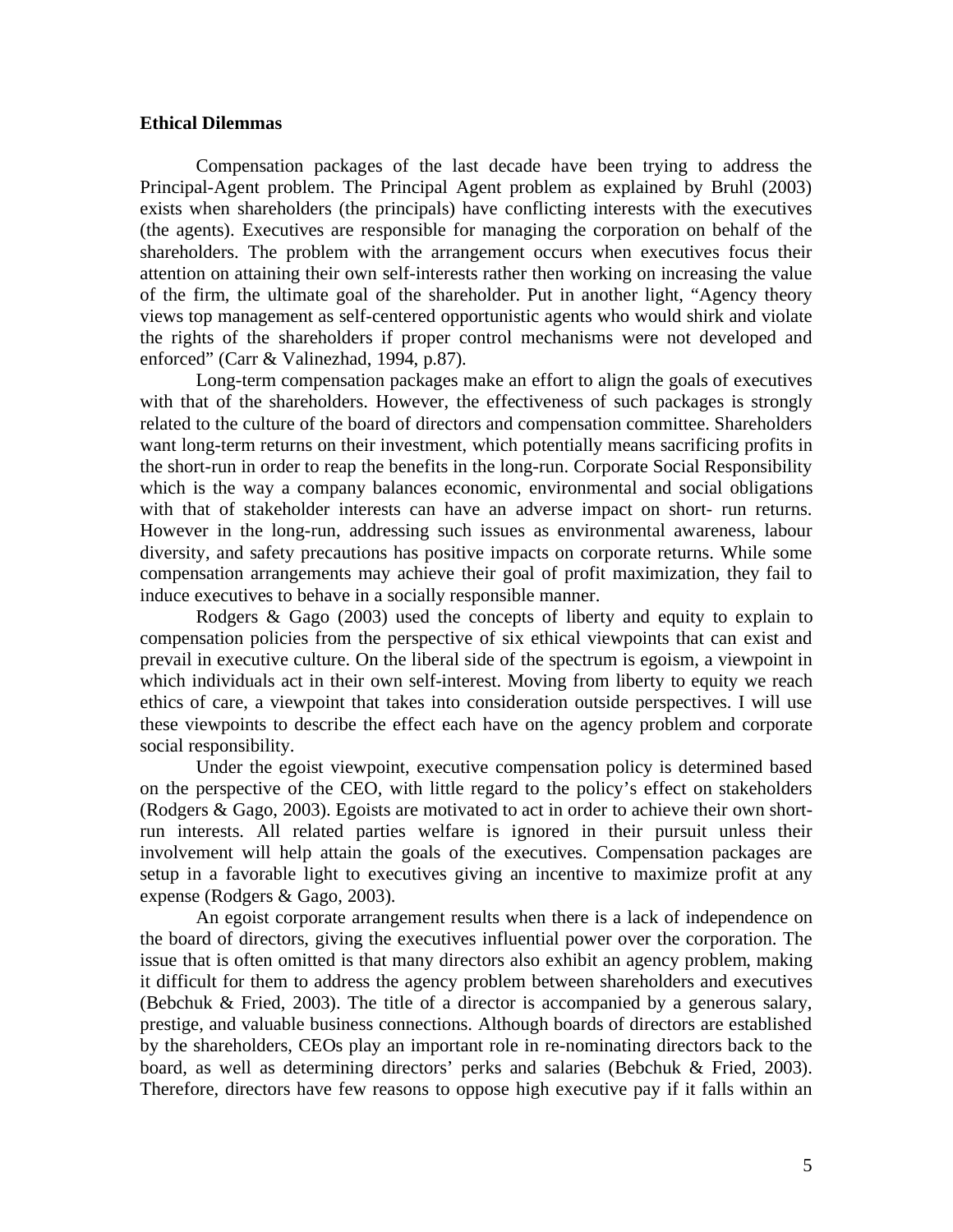acceptable region, as it would hurt their chances of being invited back to the company's board (Matsumura & Shin, 2005). In addition, the fact that directors have minimal holdings in the subject corporation, gives them little incentive to oppose the CEO even if they viewed their director profile as unimportant (Bebchuk & Fried, 2003).

It is evident that offering executives lucrative compensation packages has little effect on the directors' reputation and financial status. However, if hiring negotiations were to fail because of inability to settle on a compensation amount, the reputation of directors would be damaged (Bebchuk & Fried, 2003). Further conflicts of interest arise as most directors hold an executive position in another company. As a result they are sympathetic to the executives' stance and ensure their satisfaction, a kind of "I scratch your back, you scratch mine" analogy (Nichols & Subramaniam, 2001). In the end, if the executives are pleased with the directors' decisions, they will re-nominate them to the board and pay them generously expecting the same in return (Nichols & Subramaniam, 2001). Being nominated to the board will make some directors feel thankful and therefore obligated to comply with executive requests. Lastly, directors make their compensation decisions based on information provided by the human resources department and compensation consultants, both of whom have an incentive to impress the executives (Bebchuk & Fried, 2003).

Lack of independence with respect to shareholders also contributes to a selfcentered culture. The presence of outside shareholders, specifically institutional shareholders might establish an atmosphere for monitoring and scrutiny of the executives (Bebchuk & Fried, 2003). Rodgers & Gago (2003) found a positive correlation between corporate social performance and the number of institutional shareholdings. Whether it is via negotiations or public attacks, institutional shareholders have the ability to influence executive decisions to be in accordance with shareholder beliefs (Matsumura & Shin, 2005). "Investor activism has frequently targeted corporate governance, for example in promoting policies that facilitate shareholder input and openness in corporate governance and managerial accountability for firm actions" (McGuire, Dow, & Argheyd, 2003, p. 347). Pressure from shareholders might cause executives to consider a wider scope of stakeholders in their decisions.

Further contributing to the egoist culture are compensation consultants tied to the organization. Compensation consultants analyze the market and the industry, and provide a report along with suggestions to the board of directors. The directors base their compensation offering to executives based on the information and suggestions given by the consultants. From a narrow perspective it seems like compensation consultants provide a credible independent opinion. The problem with compensation consultants is that they are mainly used to justify compensation rather then suggest its value (Bebchuck & Fried, 2003). The human resource department (which is tied to the CEO) hires these consultants. It is in the consultants' best interest to provide favourable results to the executives, as if they suggest amounts that will decrease executive pay, they hurt their chances of being rehired. In addition, these consultants usually have large and more profitable engagements with the hiring firm, providing further reason to please executives (Bebchuck & Fried, 2003).

Placing the executives on top of this "untouchable" pedestal gives them the power to manipulate the corporation for their interests, jeopardizing a sound principal-agent relationship and corporate social responsibility. The excessive compensation packages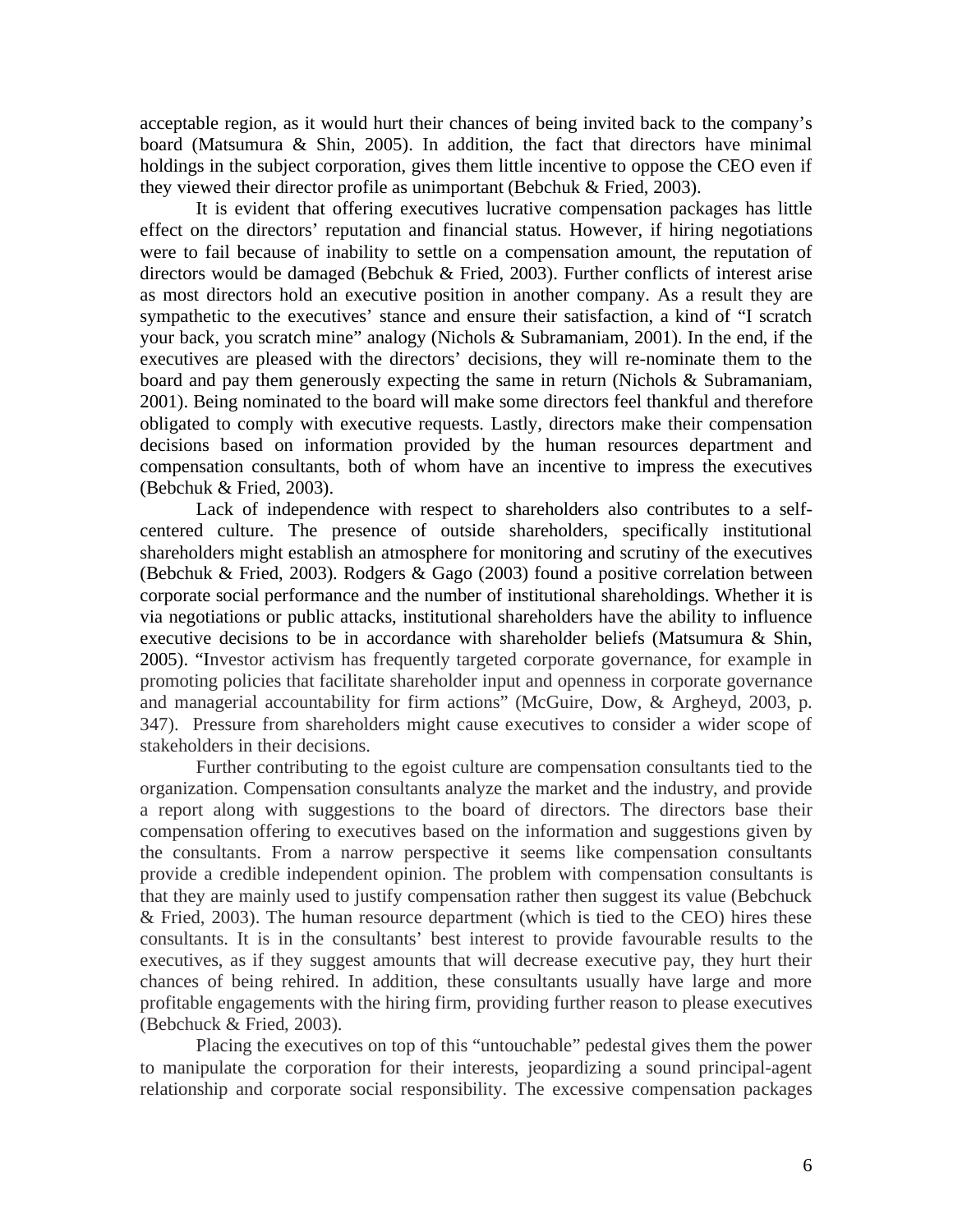granted to executives in the late 1990s along with the lack of internal controls as explained above, tempted executives to use whatever means to keep stock price high (Perel, 2003).

The theory behind stock options (which constitute most of executive compensation) was sound. By making operational decisions that would increase the value of the firm (shareholders goal), executives would earn the greatest payoff. In addition, Mahoney and Thorne (2005) stated that "longer-term performance based compensation can be used to align executives' self-interests with that of society because socially responsible actions are generally those with a longer term time horizon, which is captured by a market valuation of a firm" (p.243). However many a times illegal activity is adopted to artificially boost stock prices (Perel, 2003). Aside from fixing the books, executives use their influence to gain third party help. For example, US firm stock price rises if the profitability of the firm outperforms analytical forecasts. Executives have motivation to engage in what is called "management of earnings" and conspire with the analysts to reduce their forecasts in exchange for future underwriting work (Matsumura & Shin, 2005).

In an egoistic culture the executive influence over corporate governance can result in financial gains even in times of poor performance. Directors may feel obligated to help the executives in times of financial distress, and there is growing evidence that firms use stock option re-pricing to shield executives from share price risk (Matsumura & Shin, 2005). An explanation of this concept is required. Stock options allow their owner to purchase the underlying asset at a predetermined price (strike price) in a predetermined period. The strike price is usually set equal to the value of the equity at the time of issuance. Profits are recognized when the strike price is below the market price. This is called "in the money". The owner can buy the underlying asset at the lower price (strike price) and immediately sell it in the market at the market price, resulting in a gain of the difference in prices. If the market price should fall below that of the strike price, the option is said to be "out of the money". In this situation the option is valueless. What firms have been known to do is lower the strike price of the option when it is out of the money, reviving the owner's profit potential.

Stock option compensation, especially in an egoist culture, may encourage executives to adopt riskier strategies as they focus their attention on potential gains rather then further losses (McGuire et al., 2003) In addition, McGuire et al. (2003) argued that stock options are not actually a form of ownership until exercised. Therefore, executives are not as concerned of their reputation as there is no direct link between themselves and the weak corporate social performance.

To avoid outcry, executives instill performance measures into their compensation policies to justify the amounts. However most of these measures are simply set to comply with industry standards (Bender & Moir, 2006). Therefore in an egoist culture, performance measures for executives and directors may be set simply to comply with the legislature and avoid disclosure of sensitive information. It has been found that many companies have similar if not the same performance measures. Similarities of this sort are inappropriate as different companies experience different growth rates and market expectations. Therefore even if the measure is met, value may not have been added (Bender & Moir, 2006).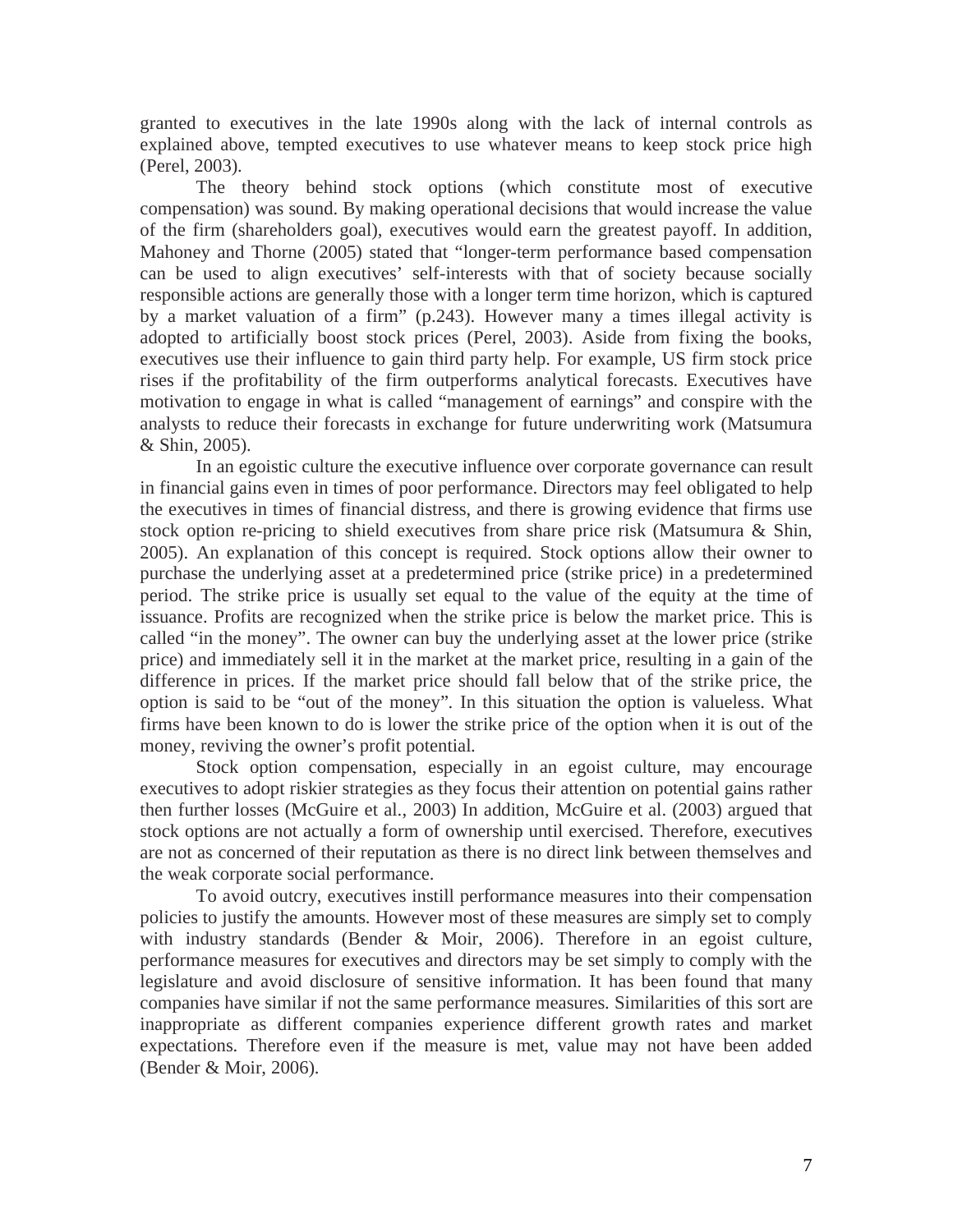In addition, another means by which executives can avoid complaint from outsiders is to camouflage their compensation in the notes to financial statements rather then provide a direct disclosure. "The current method of reporting the details of executive pay by scattering the information throughout the proxy, and camouflaging it with technical, legalistic and accounting jargon conflicts with the shareholders' rights to effectively judge the appropriateness of the compensation package" (Carr & Valinezhad, 2003, p.83). This means of disclosure paints a foggy picture of the actual compensation packages. Executives use their technical expertise to show shareholders only what they wish for them to see (Carr & Valinezhad, 2003). The failed corporation WorldCom, an entity driven by greed and self interest, went to the extreme in skewing shareholder beliefs as they failed to disclose \$400 million of loans granted to the CEO (Bebchuk & Fried, 2003).

Lastly, a corporation with an egoistic tone at the top and overcompensated executives may find its employees supporting the theory of social inequity. "According to the social inequity theory, whenever one perceives the ratio of his output to his input to be unequal to another person's ratio of output to input, inequity exists" (Carr & Valinezhad, 2003, p.87). Feelings of inequity amoungst employees on the front lines reduce their motivation and cause harm to important success factors like teamwork, commitment, and implementation of strategic goals. An atmosphere of this type causes reduction in productivity and loss of any competitive advantage. Executive abuse of power demoralizes employees, eventually leading to loss of profits and reduced firm value (Carr & Valinezhad, 2003).

The recent demise of energy giant Enron is a prime example of an executive culture run by an egoistic ethical viewpoint. There was a lack of independence between the executives and board which gave the executives a clear path to do as they please. The executives and board viewed themselves as they key stakeholders of Enron. Other stakeholders were not given the rights and treatment of equality they deserved (Perel, 2003). Perel (2003) noted that "News stories and analyses around the time of Enron's collapse told tales of executive hubris, and an arrogant belief in their own invincibility and infallibility. These people managed the firm in a wholly egotistical manner with greed and self-aggrandizement as their primary motivation" (p. 387).

Investigators of Enron's board of directors discovered that their compensation committee was keeping up with competitor pay rather then monitoring the existing compensations (Perel, 2003). The executives of Enron participated in fraudulent business practice to increase the value of the stock and in turn their options (Perel, 2003). In addition, it is well known in the business world that Enron had a golden code of conduct. If ethical business practice was based on the contents of the code of conduct, Enron would be at the top. However, the executives waived clauses of the code in order to pursue investments that would give them personal benefit (Perel, 2003). The case of Enron is proof of how long-term stock option compensation has the potential to derail shareholder and executive aligned goals.

 The left wing liberal perspective of egoist ethics is the negative extreme of the ethical viewpoints spectrum. I provided the ethical behaviours that can sprout from this type of corporate culture in order to provide a base from which to draw comparisons. The ethical viewpoints discussed next move from the concept of liberty to equality. I will not again analyze the types of behaviors that result. The egoist examples provide the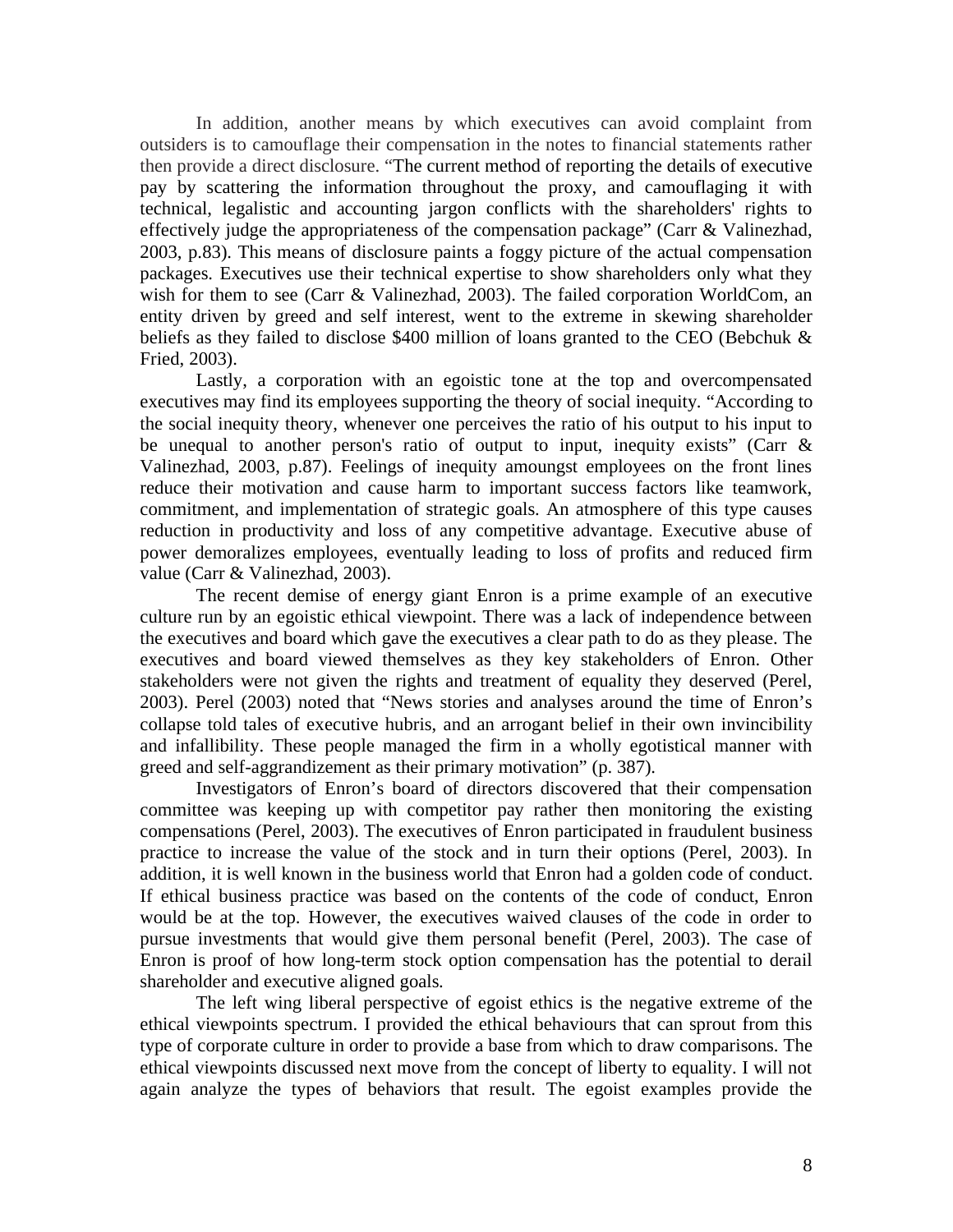fundamentals to gain an understanding of how compensation policy decisions more effectively address the principal-agent problem and corporate social responsibility as ethical viewpoints become more equality based.

The deontological viewpoint imposes a more moderate emphasis on liberty. This viewpoint "insists on adherence to principles of individuals and the judgments associated with a particular decision process rather than on its choices" (Rodgers & Gago, 2003, p.191). Under this approach, the decision makers take the stance that the ethical decision depends on duties rights and justice considerations. It aims to address to duties owed and the rights expected by the stakeholders involved in the decision. Individuals are seen to act under "enlightened self-interest" rather then "pure self-interest" as in egoism (Brooks, 2006). The interests of the individuals are considered but by no means are the primary concern.

The utilitarian viewpoint is "concerned with consequences, as well as the greatest good for the greatest number of people" (Rodgers & Gago, 2003, p.191).This approach studies decisions in terms of benefits and harms it provides to stakeholders. The ethical decision is the one that results in the greatest benefit for the greatest number of stakeholders (Brooks, 2006). Under these circumstances excessive pay may be viewed as just if the receivers generate additional returns to the related stakeholders (Rodgers & Gago, 2003).This viewpoint makes an attempt to address the needs of all stakeholders, making investment more attractive.

Relativism is the viewpoint that places moderate weight on liberty and equality. "Relativism is a meta-theory, which assumes that companies' management uses themselves or the people around them as their basis for defining ethical standards" (Rodgers & Gago, 2003, p.191). Building on the independence issues discussed earlier, this approach would better align shareholder and executive self-interests thanks to the importance placed on outside stakeholder opinions. Under this approach, the same organization would have a different compensation policy in different geographical areas as the surrounding issues, rules, and laws between cities and countries differ. The compensation policy would reflect the majority stakeholders' view of the importance of economic or social performances (Rodgers & Gago, 2003).

The virtue ethics viewpoint places moderate weight on equality and less emphasis on liberty. "Virtue ethics views the cultivation of virtuous traits of management's character as its morality's primary function" (Rodgers & Gago, 2003, p.191). The viewpoint focuses on the virtues of the decision makers with guidance from moral and professional communities to address the ethical issues (Brooks, 2006). The compensation decisions take into consideration the economic and social consequences, as well as reputation of executives, and relationships with close parties (employees, clients, suppliers). When considering the acceptance of investments that will results in personal benefits, executives consider the impact on their reputation and business relationships. (Rodgers & Gago, 2003)

Finally, the ethics of care viewpoint is based heavily on equality. "Ethics of care viewpoint focuses on a willingness to listen to distinct and previously unacknowledged perspectives" (Rodgers & Gago, 2003, p.191). The corporation builds a sense of unity with stakeholders. In making compensation decisions, directors act on the input received from this rich pool of stakeholders. The corporation strives to minister to social and economic goals beyond that of profit maximization. The need to be accepting of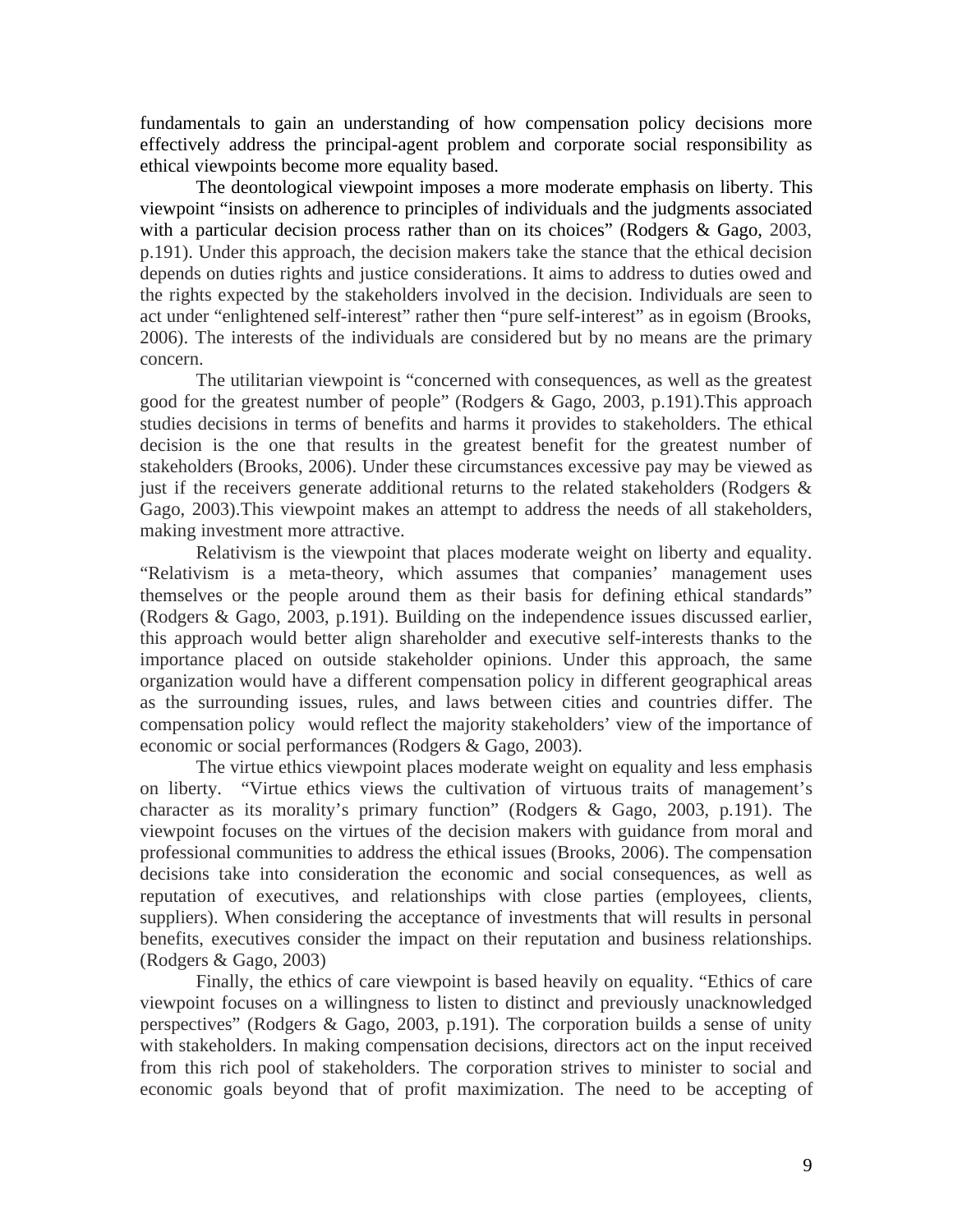community and cooperation explains why this viewpoint is most commonly found in community based cultures of the Middle East and Japan.

 Now that the ethical consequences of executive compensation have been considered, I would like to bring the attention to the empirical studies. In the next section I will compare the results of three studies. Each study has similar variables and measures used, and all try to find a correlation between executive compensation and corporate social responsibility (CSR).

### **Empirical Studies**

A study conducted by McGuire et al. (2003) examined the relationship between executive incentives and corporate social responsibility of 374 US firms using data from 1999. McGuire et al. (2003) sought to determine how salary, bonus, and long term incentives as well as the governance aspects of ownership, and institutional ownership impact CSR dimensions of community, employee relations, environment and product, and business practices. The ratings for firm CSR were derived from the Kinder, Lindenberg, and Domini, and Company (KLD) which is a multidimensional Corporate Social Performance database. For each firm, strengths and weaknesses were evaluated for each CSR dimension and aggregated to attain total strength and weakness values.

The results of the study found the salary and long term incentives were positively related to weak social performance, and that bonus payments were unrelated. McGuire et al. (2003) dictate that these results support the arguments that state that high salaries promote excessive pride and arrogance in executives. In addition, the long term incentives results in managerial pressures to ensure positive stock performance. Stock options, rather then concrete ownerships do not focus executives' attention on the down side risks of projects. Executives instead take more risks in an attempt to profit because of the lower ownership levels and in effect less impact on reputation. A surprising result of the study indicated that there is a stronger positive relationship between high salary and long term incentives, and poor social performance in firms with a high level of institutional investors. Bonus payments also become more significantly related to weak social performance in these firms.

The next study was conducted by Mahoney and Thorne (2006). The study was similar to that of McGuire et al. (2003) except it used data of the largest Canadian firms based on the TSX. Data of 69 companies was collected from 1995, and 77 from 1996. Mahoney and Thorne (2006) used two years of data in order to incorporate a lagged examination. This technique captures the correlation between 1995 executive compensation and the effect it had on 1996 CSR data. The CSR ratings were obtained from the Canadian Social Investment Database (CSID) which is a multidimensional database of CSR for Canadian firms. To allow for direct comparison to McGuire et al. (2003) study, Mahoney and Thorne (2006) used both a four item configuration of CSR that includes the aspects of community, employee relations, environment and product, and business practices. In addition, Mahoney and Thorne (2006) conducted an examination of three additional CSR measures which included diversity, international, and other. Like McGuire et al. (2003), this study aggregated the strengths and weaknesses of each incentive on CSR to arrive at total CSR strengths and weakness values. They also used a total CSR amount which is the summation of total CSR strengths and weaknesses.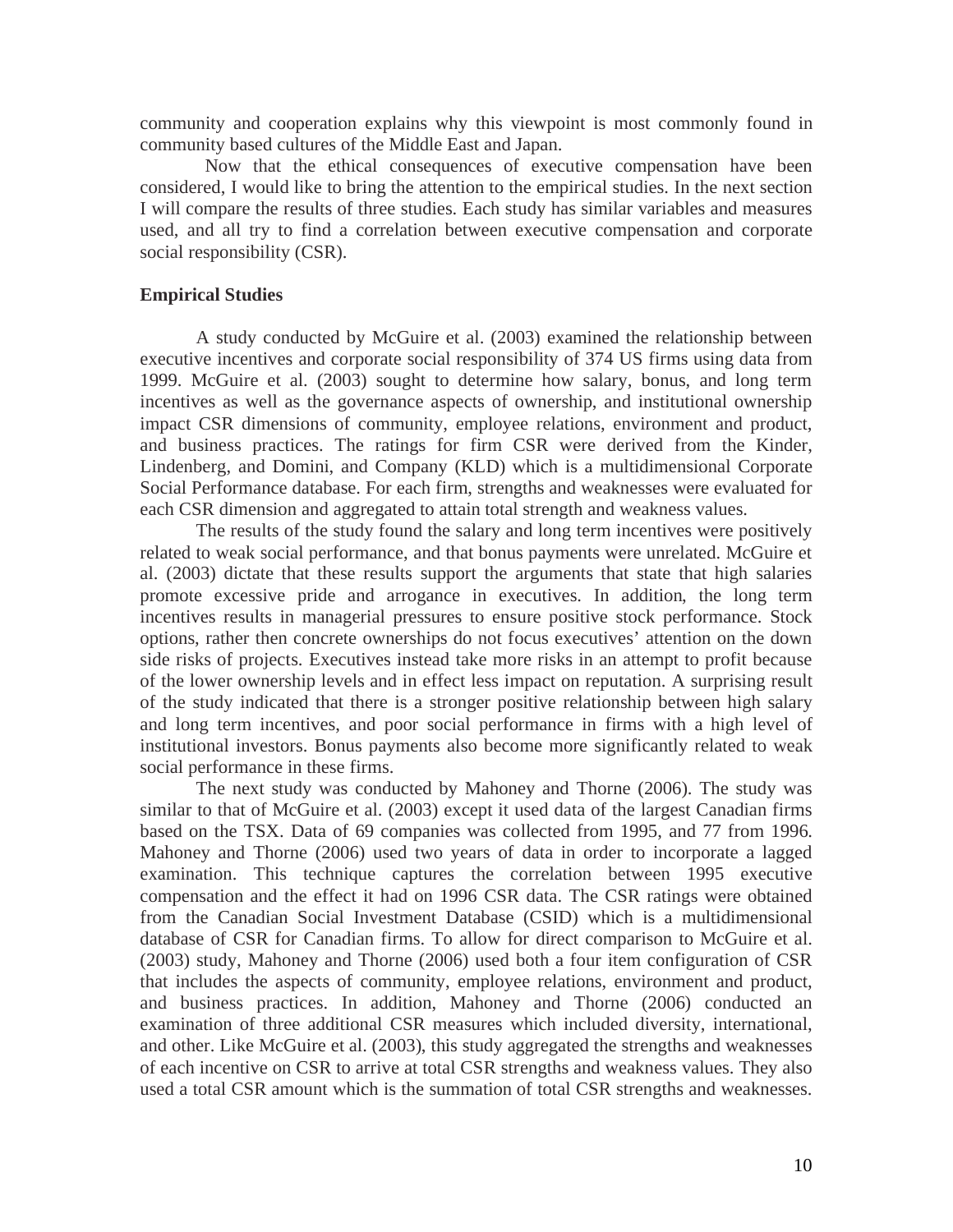Consistent with the findings from McGuire et al. (2003), Mahoney and Thorne (2006), found that salary is positively related to CSR weaknesses. On the contrary, this study revealed that bonus payments and long-term incentives (stock options) were positively related to total CSR and CSR strengths. This suggests that executives, who received stock options and bonuses in one year, took actions to enhance their firms CSR in the next.

Another study conducted by Mahoney and Thorne (2005) examined the association between executive compensation and CSR for 90 publicly traded Canadian firms from 1992 to 1996. The study used the seven item configuration of CSR (community, diversity, employee relations, environment and product, international, business practices and other) the rating of which were gathered from the CSID. Data for the CSR was gathered from 1995 to 1999 in order to capture the lag between incentives and their consequences. As with the previous study, Mahoney and Thorne (2005) examined the effect of incentives on total CSR, CSR strengths, and CSR weaknesses. In addition, this study measures the subsets of total CSR: total CSR product and total CSR people. CSR product strives to measure the firms' commitment to quality products and the extent to which the firm instills sound environmental policies. CSR people attempts to measure actions firms take to help communities by hiring women and minorities, as well as how the firm treats their employees.

The results of the study found long-term compensation was positively related to the total CSR weakness and total CSR product weakness; however, it was not found to be related to total CSR people or total CSR people weakness dimensions. The results showed no correlation between long-term compensation and any aspect of CSR strengths.

Although some similarities in the results do exist, the studies prove that there is no consistent relationship between executive compensation and ethical behavior. In the following section I will provide some suggested solutions to the ethical problems of executive compensation and conclude with my own beliefs.

#### **Proposed Solutions**

The issuance of stock options as a form of compensation was one solution to the ethical dilemmas. Academics have offered various other means of compensation that they believe would better align executive self-interests with shareholders, and in turn encourage ethical behaviour. It has been suggested that compensation committees should ensure that executives build and maintain significant equity ownership in their respected corporation. "The market favourably views the mandatory increase in executive ownership" (Matsumura & Shin, 2005, p.106). Executives might be more risk averse as their wealth and reputation are on the line. "Long-term incentive compensation is less likely to bring the same reputational ties or feelings of "ownership" as actual equity ownership" (McGuire et al., 2003, p.346).

On the contrary, it can also be argued that an executive who holds a large share of stock in their company may resort to alternative or unethical practices as their wealth is on the line, an example being Bernie Ebbers at Worldcom (Bender & Moir, 2006). Bruhl (2003) pointed out an interesting dilemma with such a solution. He believes that by compensating the executives with shares, the agent-principle problem compounds as the executives are now both principles and agents. The reason for this is that the executives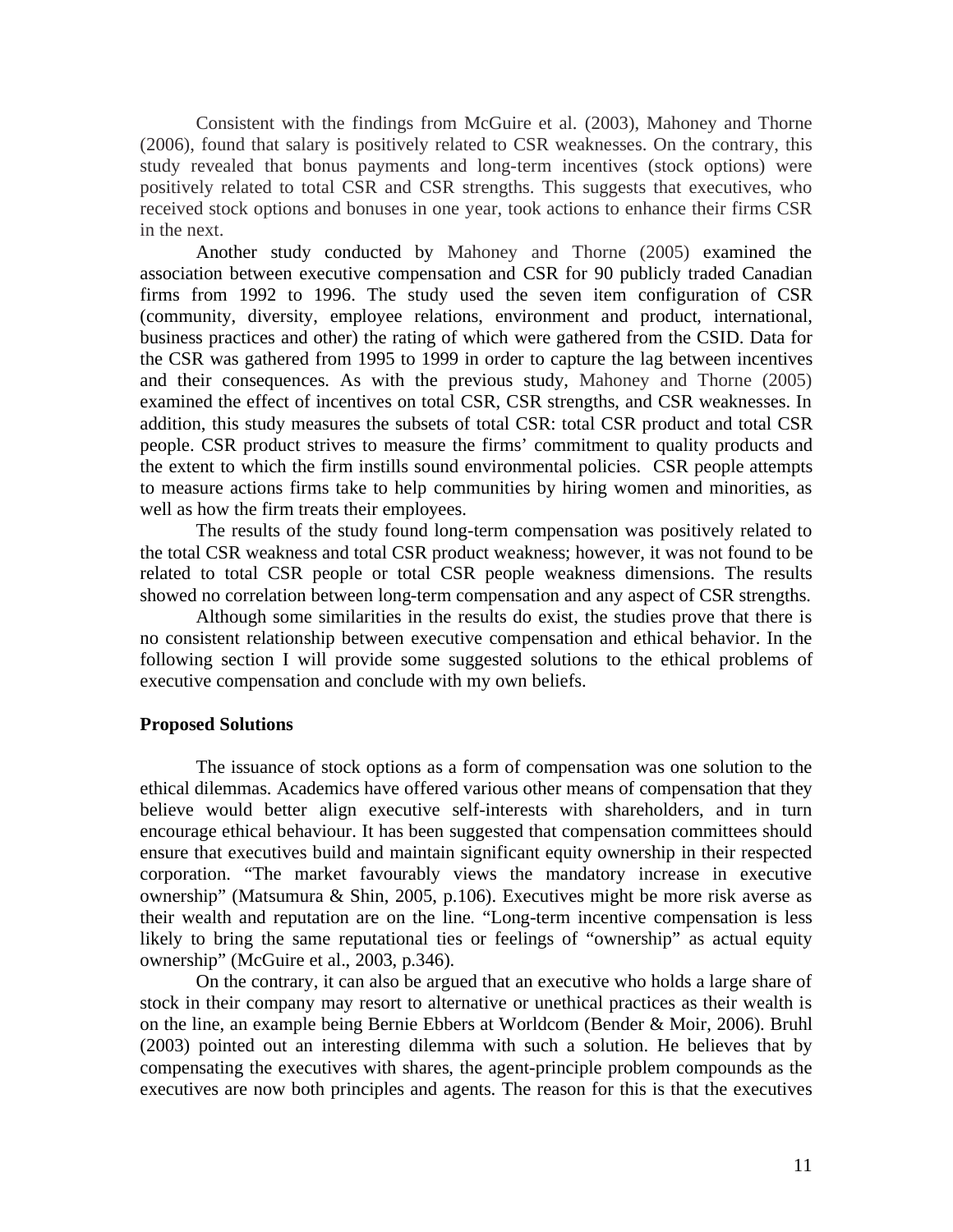can use their position as principles to enhance their position as agents. Executives are exposed to the most sensitive information, and they can use this information for self benefit. Bruhl (2003) makes the point that although insiders are required to report any trades, the damage is already done long before the disclosure.

Bruhl (2003) does offer a solution. He suggests that companies should offer their executives a pre-set amount of non-voting stocks that are available for withdrawal after predetermined amount of time after the CEO leaves the company. The fixed number of shares eliminates the executives' purchasing advantage over other shareholders. The nonvoting aspect eliminates the executives' influence in determining their compensation as an agent. Lastly, keeping the stock unavailable for a significant period of time after their tenure forces the executives to be concerned about the long term, as any poor behaviours/decisions will likely surface when their options become available.

Bebchuck and Fried (2003) offered yet another proposition. Current stock options are given at the money, meaning strike price is equal to market price. Bebchuck and Fried (2003) suggested that firms should offer out of the money options (strike price is greater than stock price). Such options have a lower expected value because they are less likely to payoff as the stock price has to rise before the option is exercisable, and if they do payoff the owner will make less of a profit. This lower expected value will allow companies to issue more of such options, and it is more sensitive to pay-for-performance compensation.

Finally, once options become vested, the owner is entitled to the options and has the opportunity to use them. Bebchuck and Fried (2003) suggested that compensation contracts should include a clause restricting executives from exercising the option for a specified period of time after the vesting date. This way the incentive to perform remains without the firm having to grant new compensation packages. It is natural for executives to become more relaxed after they have profited from their options, as further effort will likely go unrecognized. Introducing such a clause would require effort after the vesting date.

## **Conclusion**

Executive compensation is an ethical dilemma in today's business world. The new generation of executives is continually awarded growing compensation packages, often at the expense of the shareholders. The recent attempts to align executive interests with that of the shareholders have been important stepping stones in the ultimate goal of assuring ethical behaviour. I believe that the proposed solutions to the agent-principle problem and poor corporate social responsibility each have merit, but also bring light to additional unethical behaviour. Although such compensation packages and governance of the executives make it more difficult to engage in unethical conduct, the potential will always exist. Many corporations are strictly focused on the bottom line, engaging in whatever acts necessary to attain the goals. In the words of Harvard Business School Professor, Thomas Piper, "Maximizing shareholder wealth has become the overarching corporate goal, and whatever it takes to accomplish that seems to be deemed OK. Ethics – that is, notions about honesty, transparency, and a concern for a wide range of constituencies – has been pushed aside and has been replaced by a technical definition of what is acceptable" (Perel, 2003, p.386).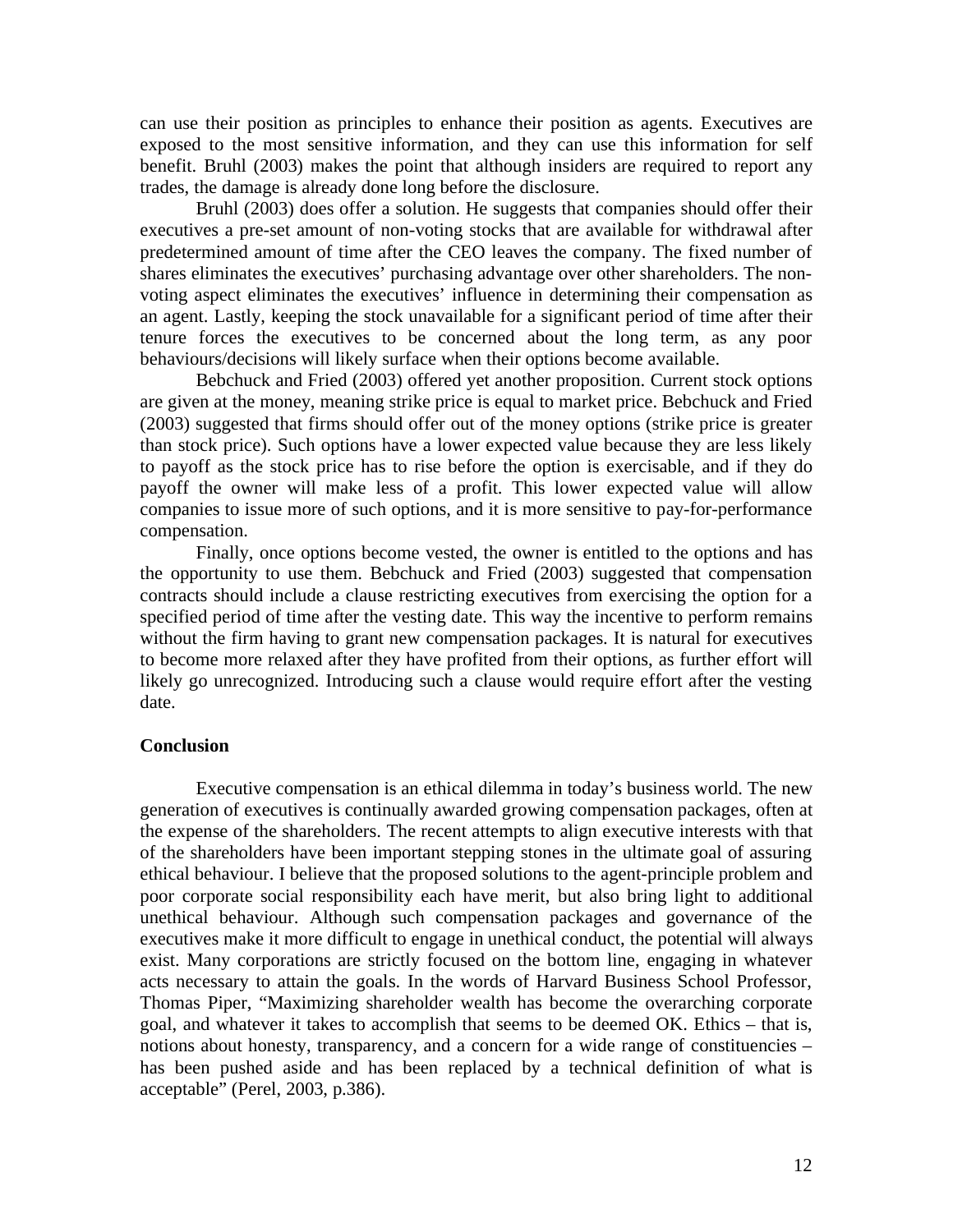In my opinion the true solution to these problems are the executives themselves. As the common phrase states "where there is a will, there is a way", if executives want to act unethically they will do so, regardless of the internal controls in place. The values of the individual will determine whether or not unethical behaviour will surface. Many executives would not act unethically even if there was no chance of exposure. On the other hand, there are those that take every shortcut to reap personal benefits. Therefore, the root of this problem lies with individuals' virtues and morals. Our surroundings have an impact on the things we value and the virtues we cultivate. It may be that in order to address these issues our society as a whole will needs to change. It may be that our society needs to place more value on community, cooperation, and teamwork rather then the immense emphasis given to individualism.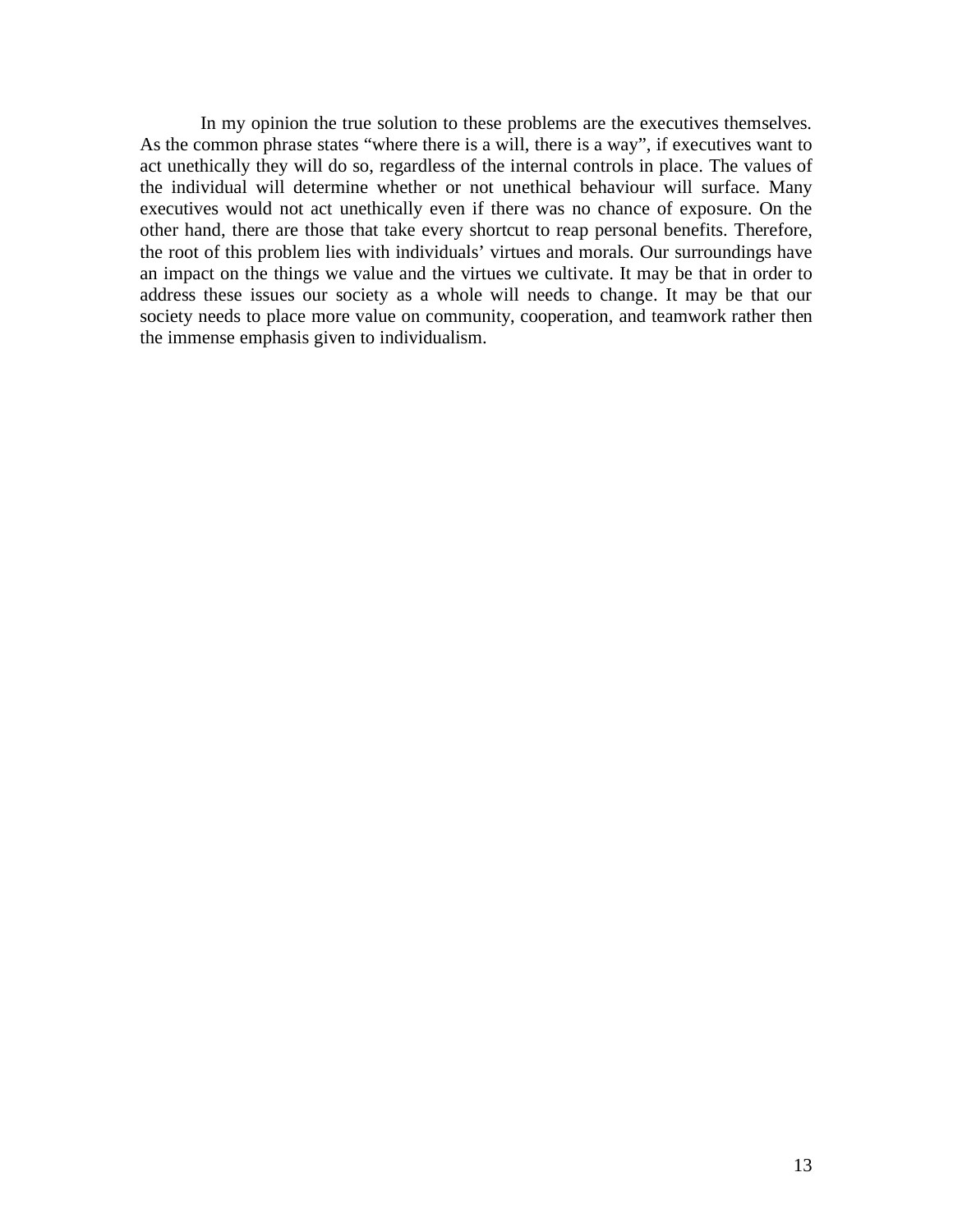# **References**

- Ashley, A. S., & Yang, S. S. M. (2004). Executive compensation and earnings persistence. *Journal of Business Ethics*, *50*(4), 369-382.
- Bebchuk, L., & Fried, J. M. (2003). Executive compensation as an agency problem. *National Bureau of Economic Research, 9813*, 1-27.
- Bender, R., & Moir, L. (2006). Does best practice in setting executive pay in the UK encourage good behaviour? *Journal of Business Ethics*, *67*(1), 75-91.
- Bennett, R. A. (2002). High earnings, low ethics. *Chief Executive,* 183, 27-29.
- Brander, J. A. (2006). The effect of ethical fund portfolio inclusion on executive compensation. *Journal of Business Ethics, 69*(4), 317-329.
- Brooks, L. J. (2006). *Business and professional ethics for directors, executives and accountants* (4<sup>th</sup> ed.). Ohio, USA: Thompson Southwestern.
- Bruhl, R. H. (2003). A possible solution to the principle-agent problem posted by the contemporary CEO. *Journal of Business Ethics, 48*(4), 401-402.
- Carr, L. L., & Valinezhad, M. (1994). The role of ethics in executive compensation: Toward a contractarian interpretation of the neoclassical theory of managerial remuneration. *Journal of Business Ethics, 13*(2), 81-93.
- James, H. S., Jr. (2000). Reinforcing ethical decision making through organizational structure. *Journal of Business Ethics, 28*(1), 43-58.
- Mahoney, L. S., & Thorne, L. (2005). Corporate social responsibility and long-term compensation: Evidence from Canada. *Journal of Business Ethics*, *57*(3), 241-253.
- Mahoney, L. S., & Thorne, L. (2006). An examination of the structure of executive compensation and corporate social responsibility: A Canadian investigation. *Journal of Business Ethics*, *69*(2), 149-162.
- Matsumura, E. M., & Shin, J. Y. (2005). Corporate governance reform and CEO compensation: Intended and unintended consequences. *Journal of Business Ethics*, *62*(2), 101-113.
- McGuire, J., Dow, S., & Argheyd, K. (2003). CEO incentives and corporate social performance. *Journal of Business Ethics*, *45*(4), 341-359.
- Nichols, D., & Subramaniam, C. (2001). Executive compensation: Excessive or equitable? *Journal of Business Ethics*, *29*(4), 339-351.